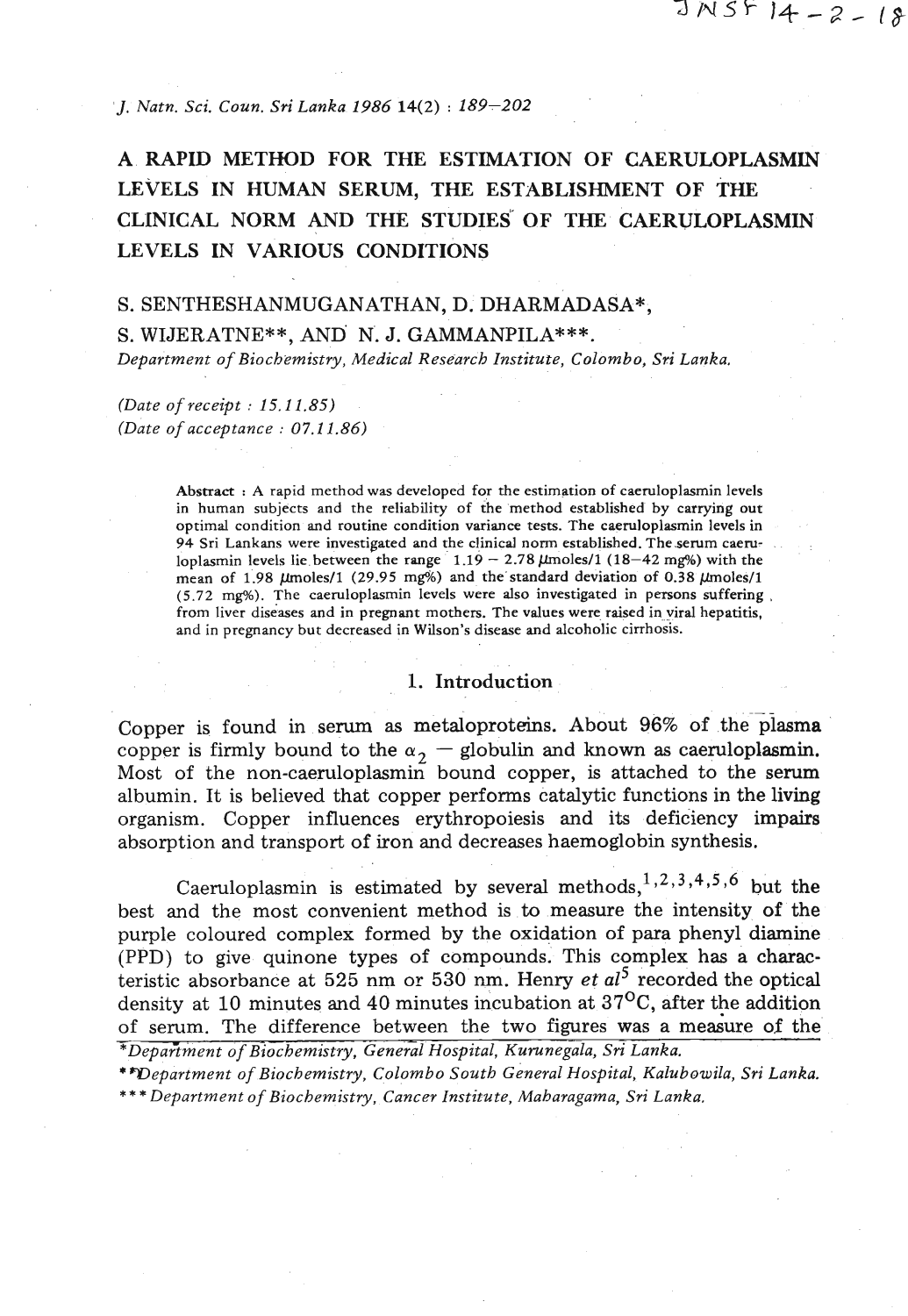serum oxidase activity and normal sera produced a different optical density of 0.28 to 0.57 at 530 nm. They used an empirical figure of 5000 to convert the optical density at 530 nm per minute at  $25^{\circ}$ C, to mg caeruloplasmin per 100 ml of serum. Conversion factor in this case became 5000 x Tf x  $1/30$ where Tf is the temperature correction. Houchin<sup>6</sup> however, recorded the optical density at  $52\overline{5}$  nm after 15 minutes incubation at  $37\overline{0}C$  and reported the activity as difference in optical density or mg of caemloplasmin per 100 ml, by means of the formula 150 x  $OD_{525}$  1.7 where  $OD_{525}$  is potent, by means of the formula 150 x  $OD_{525}$  1.7 where  $OD_{525}$  is<br>optical density at 525 nm. The conversion to international units was<br>calculated as follows –

$$
\frac{\text{mg% x 10 x 1000}}{\text{Moles}} = \text{Moles/1}
$$

 $\frac{x}{151,000}$  = Moles/1 151,000 is the molecular weight of caeruloplasmin.

This procedure cannot be adopted as a routine method in most Sri Lankan laboratories because of the non-availability of visible spectrophotometers. It was decided to estimate the colour intensity both colorimetrically and spectrophotometrically in order to correlate the findings between the two readings.

In the recent past, there have been very many requests for the estimation of caeruloplasmin levels in patients suffering from Wilson's disease. But no data is available on caeruloplasmin levels in Sri Lankans. This and the non-availability of a rapid method, prompted modification of the existing method using a colorimeter which could then be used in most provincial laboratories.

# 2. Materials and Methods

# 2.1 Reagents

Paraphenylene diamine dihydrochloride powder obtained from **BDH**  Chemicals Ltd, was brown in colour because of its auto-oxidative properties. It was therefore recrystallized using ethanol and water. After recrystalisation it was a colourless compound having a melting point of 140°C. It is necessary to store this compound in an amber coloured bottle in a dessicator to prevent oxidation.

Sodium azide (a white powder) was also obtained from BDH Chemicals Ltd.

The buffer used for the assay was a glacial acetic acid sodium acetate buffer of molarity 0.55 M and **pH** 5.2. (20 ml glacial acetic acid and **98.3g**  anhydrous sodium acetate dissolved in 1 litre). The **pH** was checked by a pH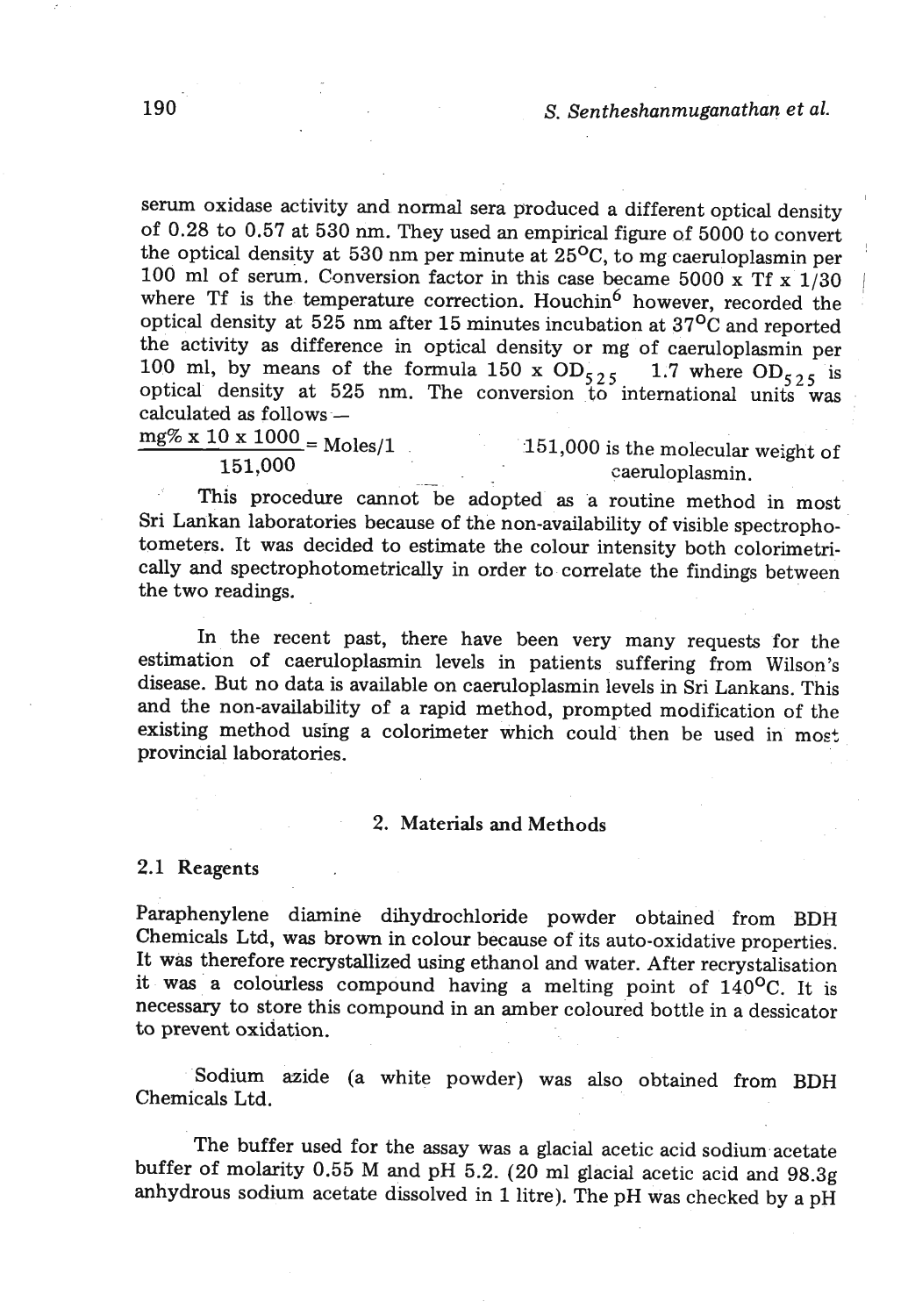#### meter, PYE UNICAM Model 291 mk 2.

To establish clinical norms, the blood samples from normal donors were obtained from the Blood Bank, General Hospital, Colombo. All samples were screened by the Blood Bank for haemoglobin, Wasserman reaction, total proteins and for malarial parasites.

#### **2.2** Pathological specimens

Samples of blood received by the Biochemistry Department of the Medical Research Institute from several institutions in the country for routine assay for hepatitis, cirrhosis, Wilson's disease and other abnormalities, were used to estimate the caeruloplasmin levels. Samples of the blood from women in various stages of pregnancy were obtained from the Castle Street Hospital for Women, Borella.

# 2.3 Quality Control Serum

The pooled serum used for the estimation of optimal condition variance (OCV) and routine condition variance (RCV) was from samples of serum received for routine biochemical estimations. This serum was dispensed in 1 ml portions, in sterile bottles and stored at  $-20^{\circ}$ C.

# 2.4 Assay of caeruloplasmin activity

One ml of buffered substrate (0.1% w/v paraphenylene diamine dihydrochloride in acetate buffer, freshly prepared) was pipetted into eachof tyo tubes, test and blank, covered with liquid paraffin, and pre-incubated for 5 min to attain  $37^{\circ}$ C, using a water bath. To the test, 0.1 ml of serum was added and incubated for exactly 15 minutes more. Then 5 ml of azide solution  $(0.2\% \text{ w/v})$  was added both to the blank and to the test to inhibit the enzymic reaction and 0.1 ml of serum added to the control and the purple colour was measured using Klett Summerson calorimeter with filter No.54 (green), and Corning  $-253$  spectrophotometer at 525 nm against the blank as zero.

Total protein was determined by the Biuret method, albumin by the bromocresol green binding method, $^8$  bilirubin by treatment with diazotised sulphanilic acid, $9$  serum glutamate oxalocetate transaminase (SGOT) and serum glutamate pyruvate transaminase (SGPT) by the 2,4 dinitro phenyl hydrazine method<sup>10</sup> and alkaline phosphatase by the antipyrine method.<sup>11</sup>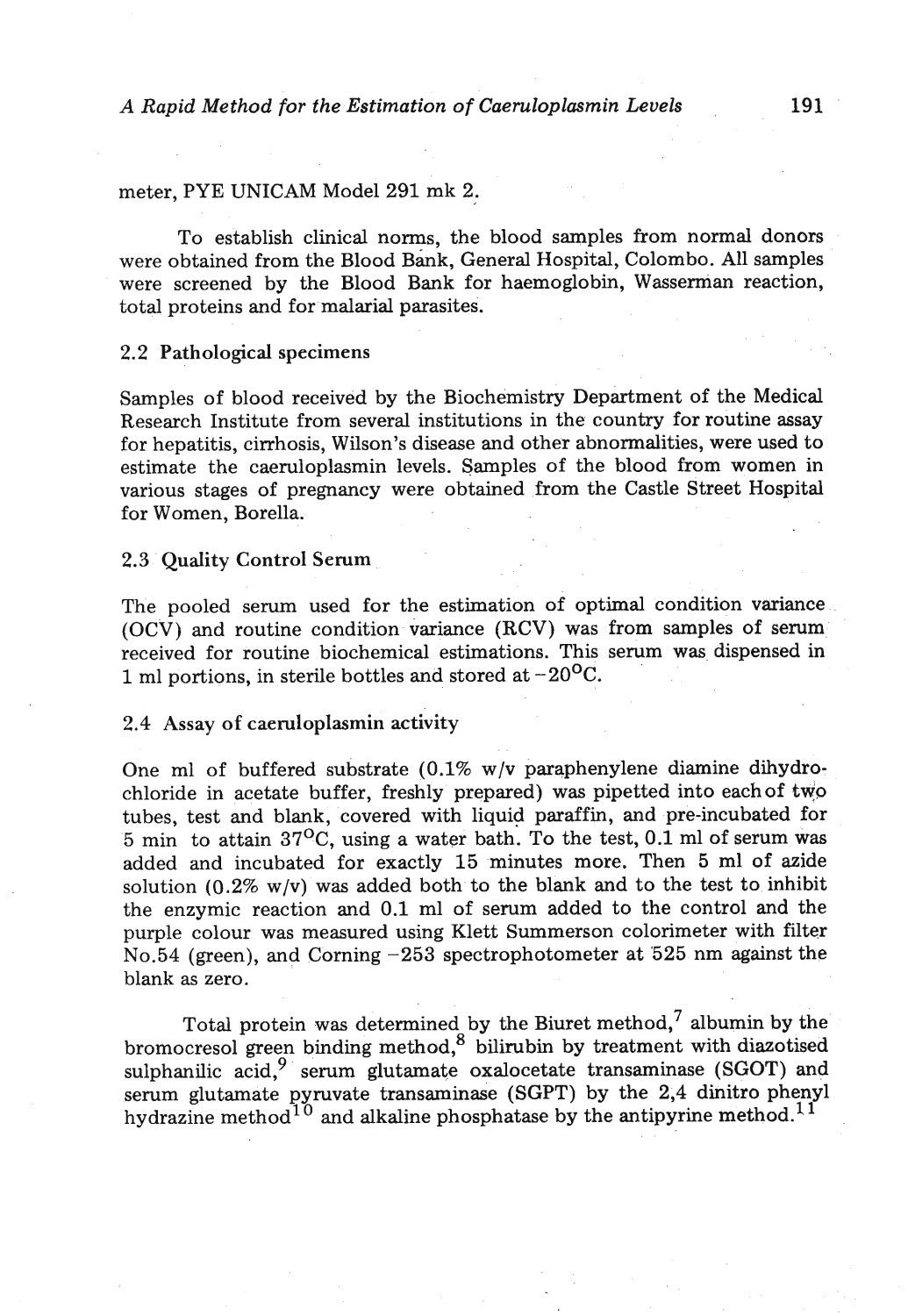## **3.** Results **and** Discussion

# **3.1** Correlation between colorimetry **and** spectrophotometry

The relationship between the colorimetric and spectrometric readings is shown in Figure 1. It was interesting to note that the colorimetric readings were found to be 500 times that of the spectrometric readings (525 nm). This was so in almost all the readings. Therefore the empirical formula of Houch in<sup>6</sup> becomes (0.3 x colorimetric reading) - 1.7 mg of caeruloplasmin per 100 ml of serum.

## 3.2 Quality control

Before the introduction of any method of assay for routine use the WHO has recommended<sup>11</sup> that optimal condition variance (OCV) should be deterrecommended<sup>11</sup> that optimal condition variance (OCV) should be determined by analysing 20 replicate speciments. The results of such analysis of the OCV, given in Figure 2, show that the variation did not exceed  $\pm 2$  SD (standard deviation) of the mean. In this case the value of the SD was 0.099  $\mu$  moles/1 (1.49 mg%). OCV was calculated by the equation SD/ $\bar{x}$  x 100 where SD is standard deviation and  $\bar{x}$  is the arithmetic mean. It gave a value of 4.76%. OCV varies from estimation to estimation and the values of enzymes such as amylase, SGPT and Lactate dehydrogenase are 6, 7 & 8 respectively. $8$  Therefore, the value 4.76% obtained by the present method seems satisfactory.

After OCV was established for the method, the routine condition variance (RCV) was also established over a period of 20 days, using the same sample under identical conditions. During RCV estimation, at least two random serum samples were included in each batch of assay. The RCV, shown in Figure **3,** was 8.11% which seems satisfactory.

# **3.3** Clinical Norms

The clinical norm was established on 85 males **and** 9 females between the ages of 20 and 60. The frequency of distribution of the caeruloplasmin levels in Sri Lanka is shown in the form of a histogram in Figure 4. The standard deviation was  $0.379 \mu$  moles/1 (5.72 mg%) and arithmetic mean was  $1.98 \mu$  moles/1 (29.95 mg%) of serum. The lowest value was 1.20  $\mu$  moles/1 (18.1 mg%) and the highest value 2.74  $\mu$  moles/1 (41.5 mg%) of serum. The normal range was from 1.19 to  $2.78 \mu$  moles/1 (18 to  $42 \text{ mg\%}$ ) **of** serum.

Statistical normality of the sampling was established by plotting the results on a normal probability paper, as shown in Figure 5. The resulting straight line confirmed the sampling as satisfactory and the results as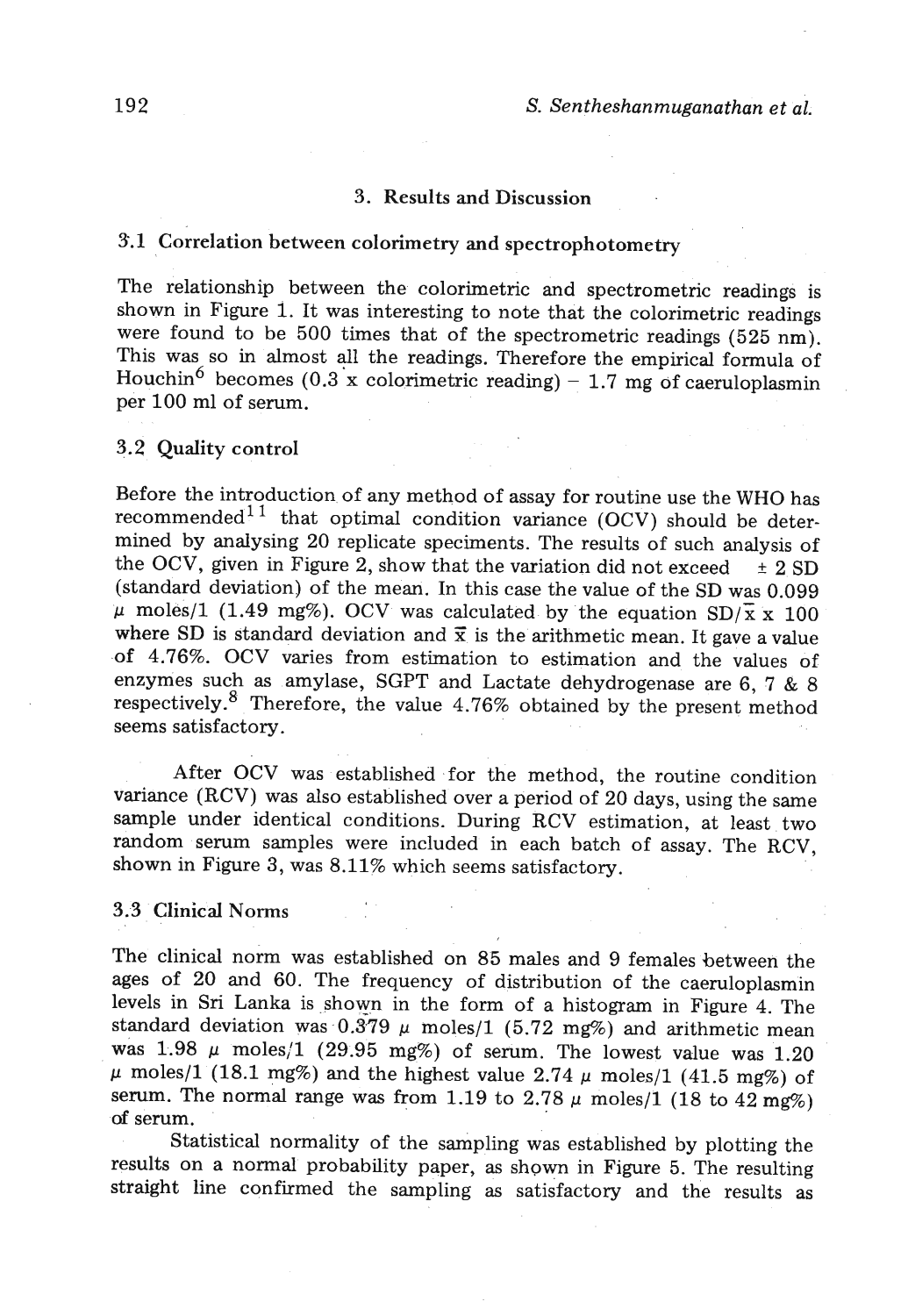

Figure 1. Relationship between colorimetric and spectrophotometric readings

Caeruloplasmin was assayed as described under 2.5. The intensity of the colour was measured using Klett Summerson colorimeter with filter No.54 and spectrometric readings recorded on a Corning-253 spectrometer against the blank at zero.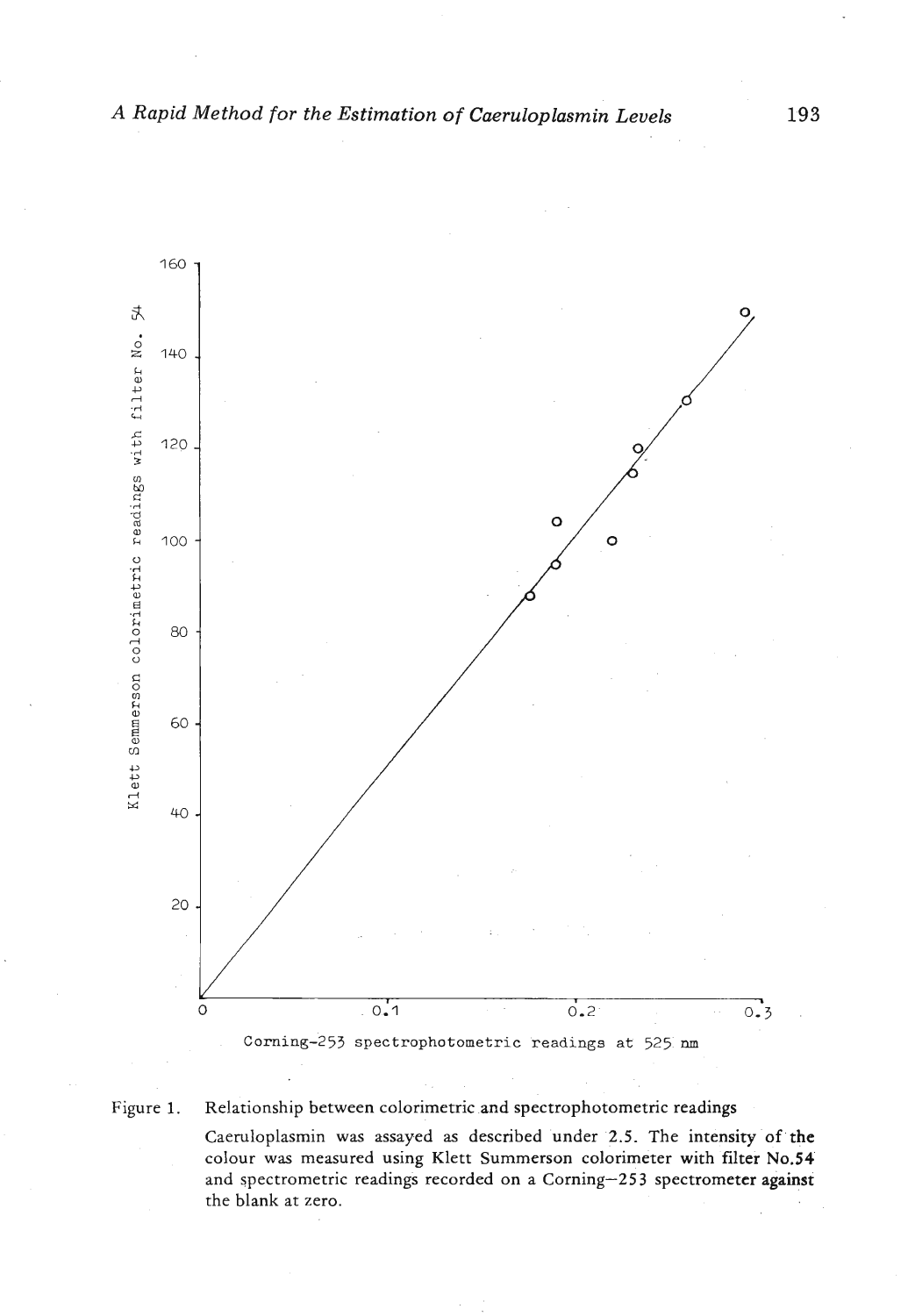



**Figure 2. Optimal condition variance for the assay of serum caeruloplasmin** 

**Caeruloplasmin was assayed as described under 2.5. Tests were carried out on pooled serum on 20 replicate specimens at the same time under optimal conditions. Colorimetric readings were recorded on a Klett Summerson using filter No. 54. SD** = **Standard deviation.**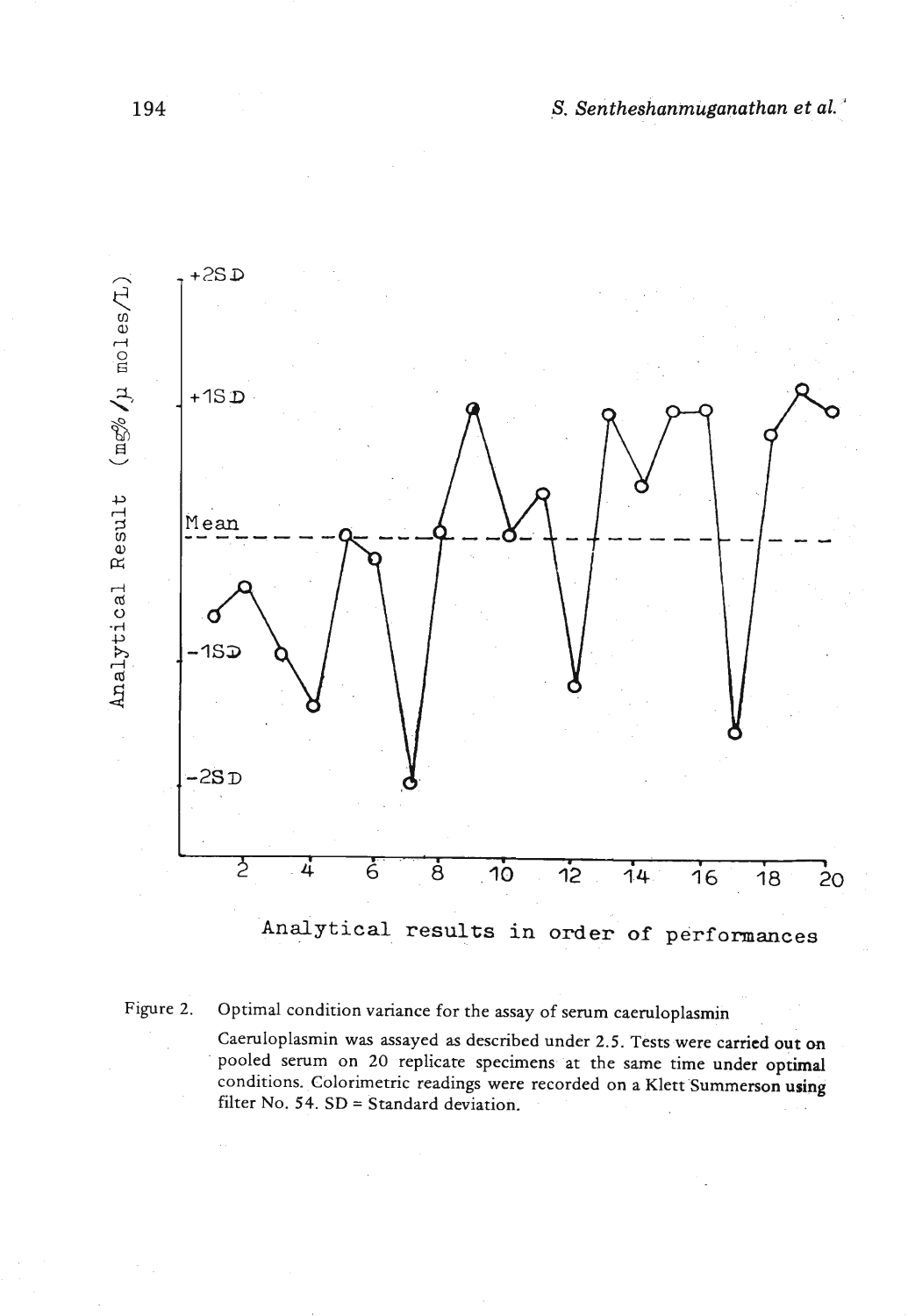



**Caeruloplasmin was assayed as described under 2.5. Pooled serum, dispensed**  in sterilized bottles and stored at  $-20^{\circ}$ C, was used in the assay. Colorimetric **readings were recorded on a Klett Summerson using filter No. 54. SD** = **Standard Deviation.**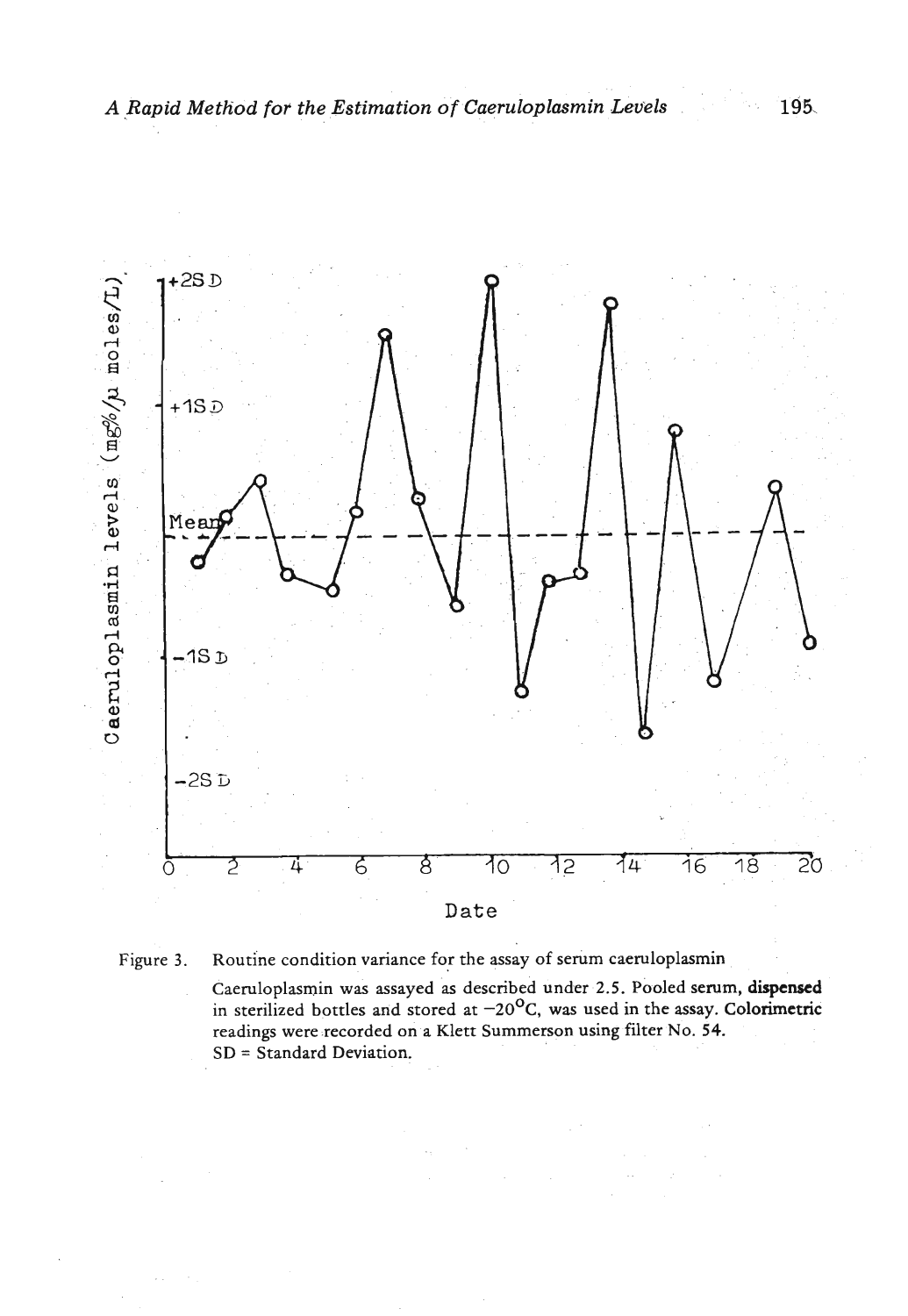99.99 99.90  $-99.80$  $\circ$ 99 - 98 95 - 90  $\frac{5}{6}$ 싫  $8000$ -80 န္တ  $\mathbf{\hat{x}}$ -70 ශ්ශී 100 values -60  $-50$ **POOD**  $\frac{1}{40}$ BOOSTS OF ORDER - 30 -20  $\circ \circ \circ$ - 10  $-5$  $\frac{0}{\circ}$  $\overline{c}$ 1  $\mathsf{o}$ 0.5 2.م ۵.۱ 0.05  $0.01$  $\frac{2.78}{42}$  $\frac{2.58}{39}$  $2.38$  $2.18$  $1.98$  $1.78$  $1.58$  $1.39$ 1.19  $\frac{1}{36}$ 33 30 27  $24$  $21$ 18 **Caeruloplasmin levels**  Upper scale -  $\mu$  moles/1; Lower scale - mg%

NORMAL PROBABILITY FAPER

# **Figure 4. Distribution of caemloplasmin activity in Sri Lankans**

**Caeruloplasmin was assayed as described under. 2.5. The intensity of the colour was measured using a Klett Summerson calorimeter, with filter No. 54 against the blank as zero.**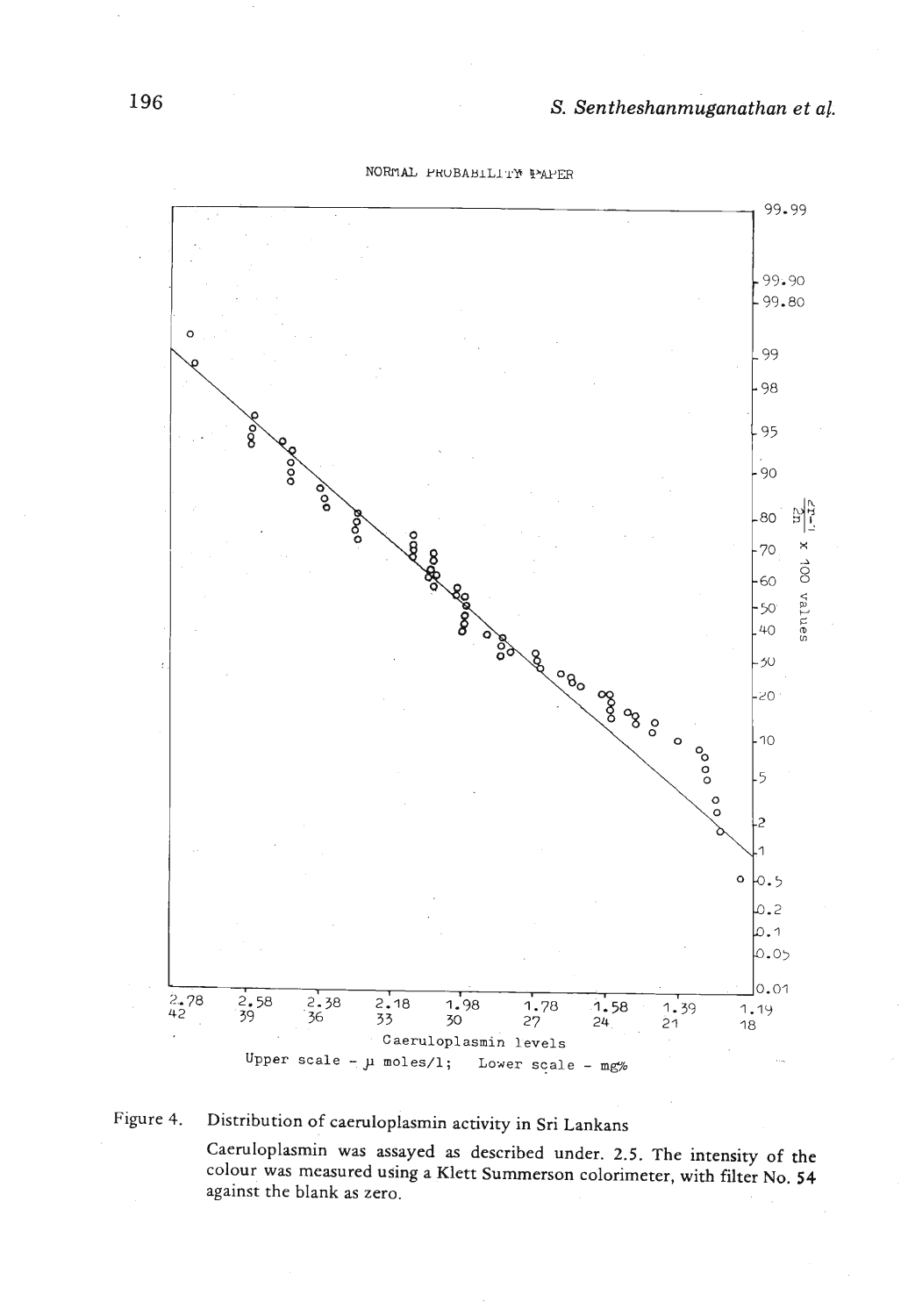

Upper Scale - **JJ** moles/l Lower Scale - mg%

**Figure 5. Normal probability distribution** 

Caeruloplasmin was determined as described under. 2.5.  $2r - 1 \times 100$  was calculated where n is the sample size (94) and r is the number is ascending order of the values. The graph was plotted on a normal probability paper.  $2r - 1 \times 100$  figures on the vertical axis and caeruloplasmin levels on the X  $1 \times 100$  figures on the vertical axis and caeruloplasmin levels on the X  $\frac{2n}{ax}$ <sup>2n</sup>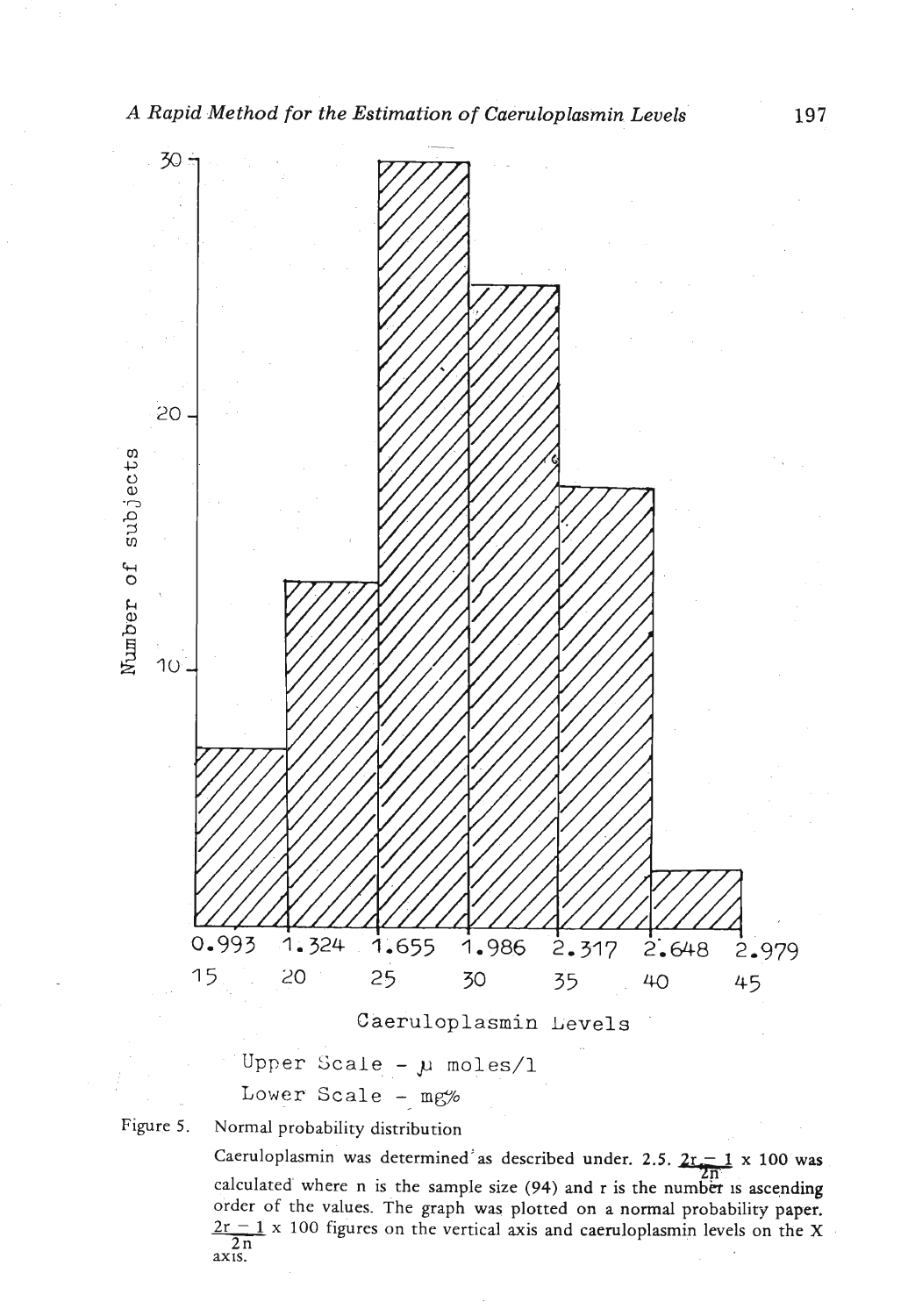### statistically acceptable.

The results (Table 1) show most values to be between 1.66 and 2.32  $\mu$  moles/1 (25 and 35 mg%) which is  $\bar{x} \pm$  SD 1.604 to 2.36  $\mu$  moles/1 (24.23 to 35.67 mg%) of serum. The values obtained for normal by Houchin<sup>6</sup> was 0.993 to 2.38  $\mu$  moles/1 (15 to 36 mg%). Henry<sup>5</sup> 1.112 to was 0.993 to  $2.38 \mu$  moles/1 (15 to 36 mg%). 2.26  $\mu$  moles/1 (16.8 to 34.2 mg%) and Cantarow Trumper<sup>12</sup> 1.32 to  $3.31 \mu$  moles/1 (20 to 50 mg%) of serum. The values established in the present study  $-1.19$  to 2.78  $\mu$  moles/1 (18 to 42 mg%) of serum - closely resemble the reported values suggesting that ethnic factors have no impact on caeruloplasmin levels in adults.

| Caeruloplasmin |      |              |       | ns.                           |
|----------------|------|--------------|-------|-------------------------------|
| $\mu$ moles /1 | mg%  | No. of cases | Males | · Females<br>$\sim$ $\bullet$ |
| 1.32           | 20   | 7            |       | o                             |
| 1.65           | 25   | 13           | 13    |                               |
| 1.986          | 30   | 30           | 27    |                               |
| 2.317          | 35   | 26           | 23    |                               |
| 2.648          | 40   | 16           | 13    |                               |
| 2.747          | 41.5 | $\mathbf{2}$ | 2     | 0                             |
| Total          |      | 94           | 85    | ۰٥                            |

**Table 1. Caeruloplasmin pattern in normal Sri Lankans** 

# **3.4** Pathological **specimens**

It is known that in certain diseases and during pregnancy, the caeruloplasmin content varies considerably from normal levels.<sup>13</sup> Caeruloplasmin levels in pregnancy and in viral hepatitis were found to be elevated and the present findings are in close agreement with the previously published results. The caeruloplasmin levels of pregnant women, given in Table 2, show values in the range of 2.65  $\mu$  moles/1 (40 mg%) and above. The arithmetic mean of these cases is  $2.93 \pm 0.349 \mu$  moles/1 (44.27  $\pm$  5.27 mg%) of serum whereas the normal values was shown to be  $1.98 \pm 0.378$   $\mu$  moles/1  $(29.95 \pm 5.72 \text{ mg\%})$  of serum. These findings are in agreement with those reported earlier.<sup>14</sup> The pregnancy cases studied had caeruloplasmin levels above the normal mean + 2 SD  $2.74 \mu$  mol/1 (41.39 mg%). It is suggested that the raised caeruloplasmin levels in pregnancy reflect an adaptive increase in caeruloplasmin to meet the increasing demand for fetal haemoglobin synthesis. The caeruloplasmin levels of the pathological specimens (Table 3)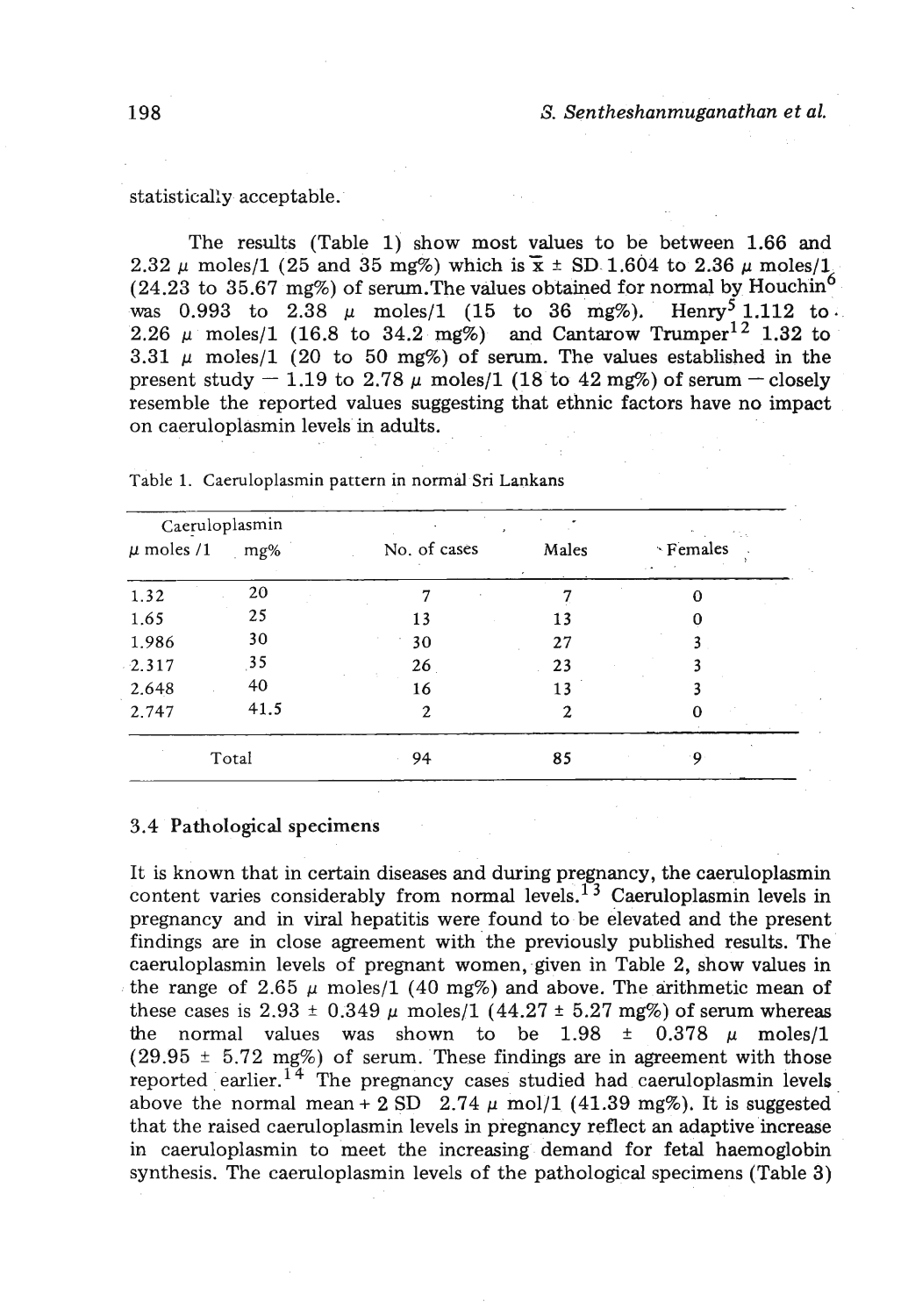show that in viral hepatitis the caeruloplasmin levels are increased. However, in alcoholic cirrhosis where there is degeneration of the liver cells, the value is low.

| Age years | Pregnancy<br>duration<br>months | Caeruloplasmin<br>$\mu$ moles/1 | levels .<br>mg % |
|-----------|---------------------------------|---------------------------------|------------------|
| 31        | $3\frac{1}{2}$                  | 2.61                            | 39.4             |
| 22        | 5                               | 2.57                            | 38.8             |
|           | 5                               | 2.87                            | 43.3             |
|           | 5                               | 3.42                            | 51.7             |
|           | $5\frac{1}{2}$                  | 2.75                            | 41.5             |
| 25        | $5\frac{1}{2}$                  | 3.56                            | 53.8             |
| 30        | 6½                              | 2.87                            | 43.3             |
| 28        | $6\frac{1}{2}$                  | 3.14                            | 47.5             |
| 29        | 8                               | 2.91                            | 43.9             |
| 33        | $8\frac{1}{2}$                  | 2.27                            | 34.3             |
| 29        | $8\frac{1}{2}$                  | 3.14                            | 47.5             |
|           | 9                               | 3.07                            | $46.3 -$         |

| Table 2. |  | Caeruloplasmin levels in pregnant mothers |  |
|----------|--|-------------------------------------------|--|
|          |  |                                           |  |

The increase in the caeruloplasmin levels in viral hepatitis and the other liver diseases is probably caused by the leak of the enzyme from liver cells due to necrosis. The present study included two cases of Wilson's disease for caeruloplasmin assay, one being 55% of the lowest limit of normality and the, other 28% (Table **3).**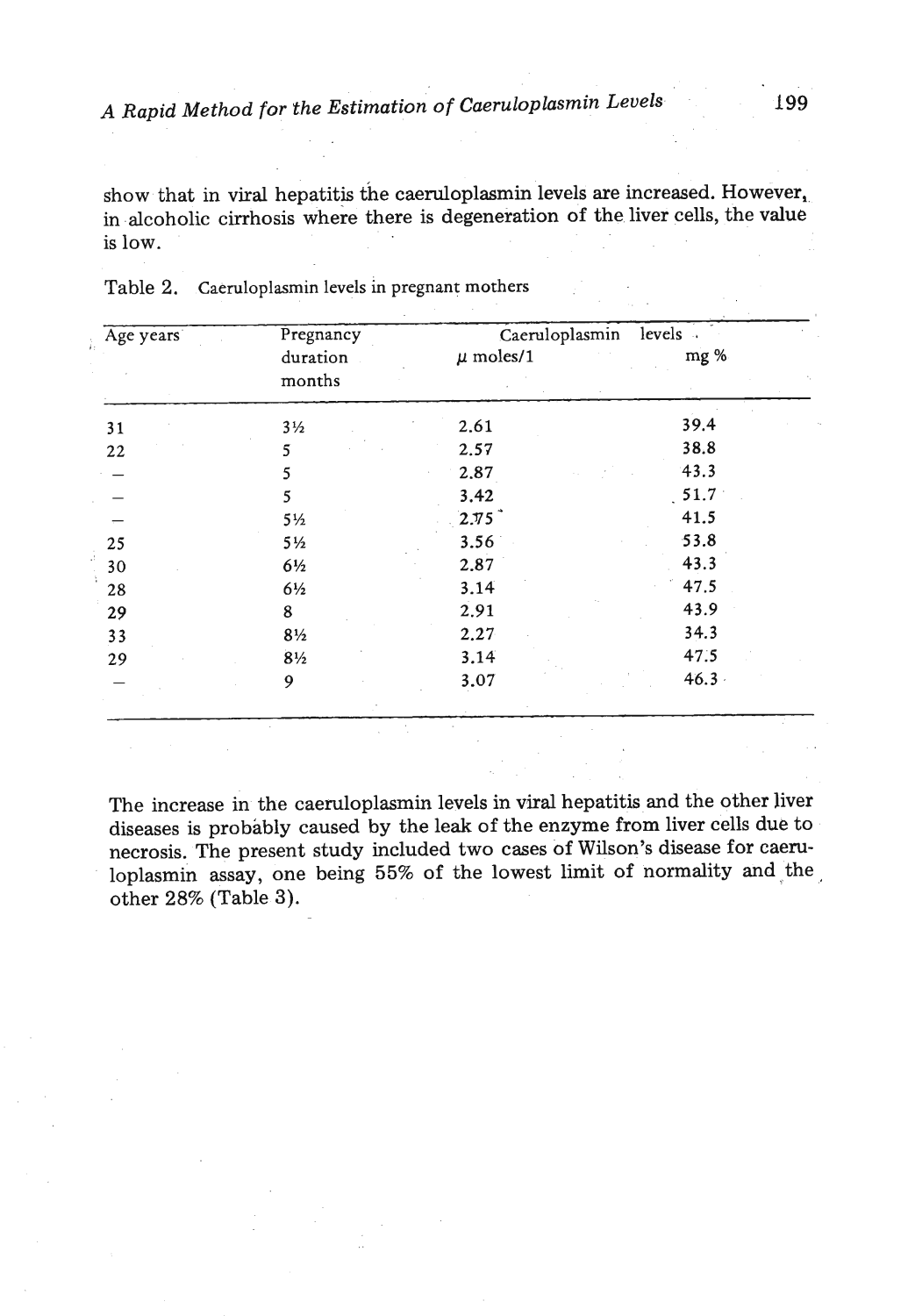S. Sentheshanmuganathan et al.